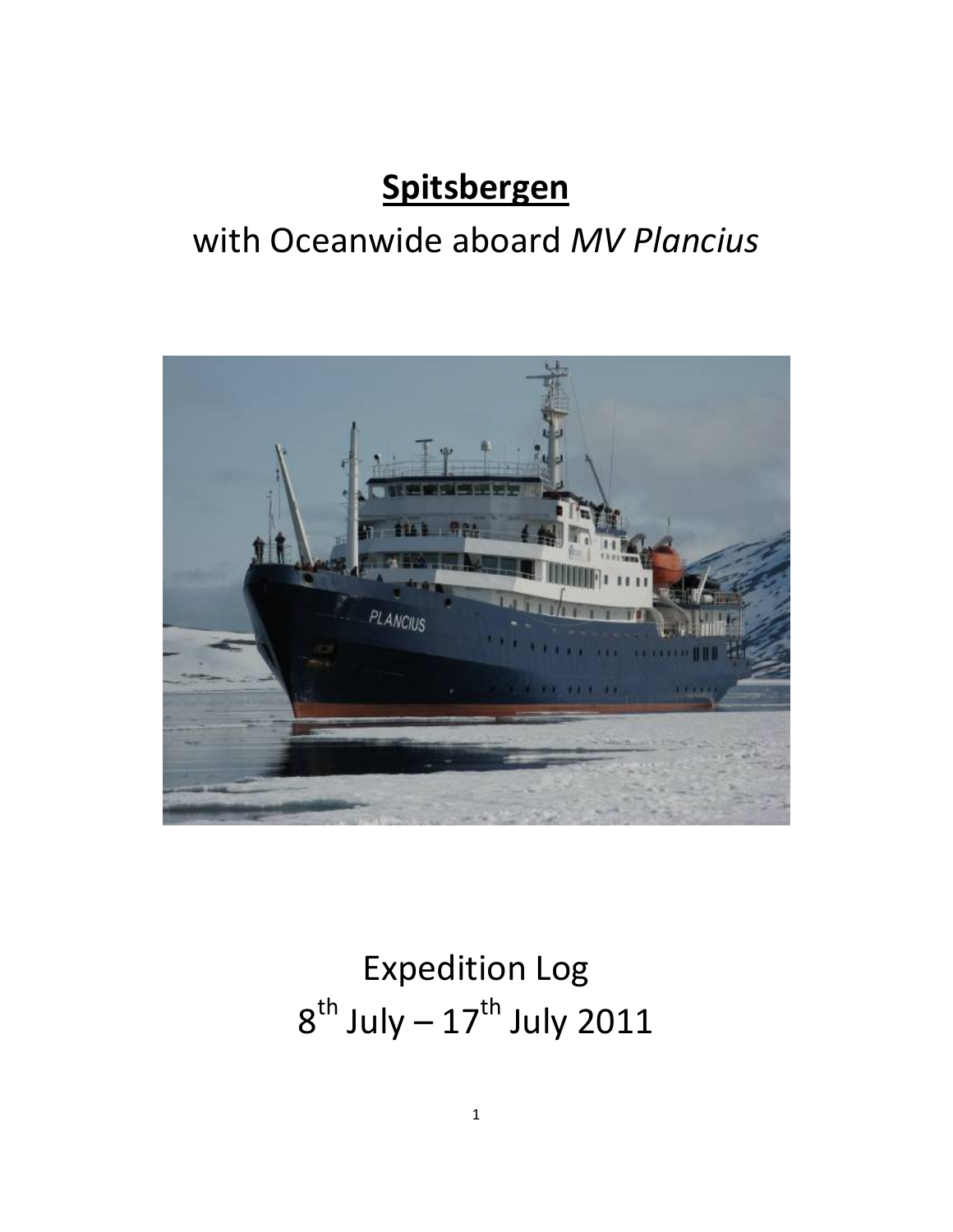#### **With**

**Captain Evgeny Levakov** and his Dutch, Russian, German, Polish and Filipino Crew

Including: **First Officer:** Alexey Nazarov (Russian) **Second Officer:** Artur Iakolev (Russian) **Third Officer:** Franz Doomen (Belgian) **Chief Engineer:** Erwin Vermeulen (Netherlands) **Bosun:** Ronald Allan Donguines (Philipinnes)

And the *MV Plancius* Expedition Staff:

**Expedition Leader:** Delphine Aures (France) **Assistant Expedition Leader:** Tarik Chekchak (France) **Guide:** Jim Mayer (UK) **Guide:** Piero Bosco (Itlay) **Guide:** Adam Garde (Denmark) **Guide:** Jordi Plana **Guide:** Michelle van Dijk (Netherlands) **Guide:** Brent Houston (USA)

**Zodiac Drivers:** Neil Apwan, Yury Sabol, Vitaly Zuev, Ilya Gres.

**Chef:** Ralf Barthel (Germany) **Sous Chef:** Mathias Schmitt (Germany) **Hotel Manager:** Alan Hogan (Canadian) **Asst. Hotel Manager:** Lilian van Meurs (Poland)

**Bartender:** Rosireen Avillon (Philipinnes)

**Doctor:** Peter van Dijken (Netherlands)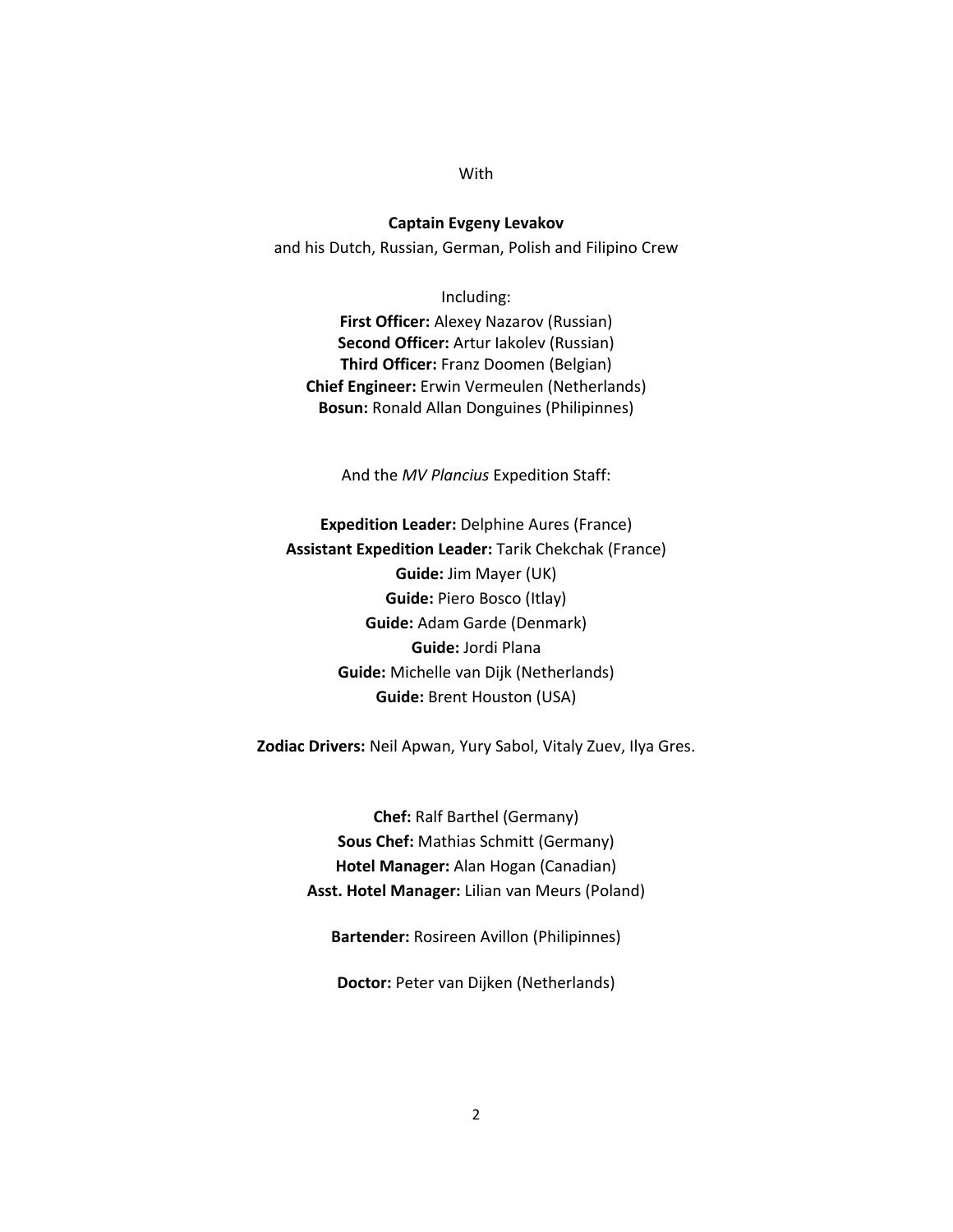## **8th July – Day 1**

### **Longyearbyen**

GPS 0730 position: 78˚14.0'N, 015˚35.4'E



**Embarkation Day.** All passengers were aboard by 5pm. Many of us earlier had the opportunity to explore Spitsbergen's capital, including the local souvenir shops, café, and excellent Svalbard Museum.

Longyearbyen (population 1800) is situated in Adventfjord which lies within Spitsbergen's largest fjord, Isfjord. Its location at 78˚ 13'N makes it one of the most northerly towns in the world.

Hotel manager Alan and the team were on-hand to meet all new arrivals to the ship. With the assistance of the friendly crew we gradually found our way around the ship. Our first general get-together was held in the observation lounge for a welcoming glass of champagne. Here the Captain greeted us all and the Expedition staff were introduced. *Plancius* gently manoeuvred out to sea and our adventure was beginning!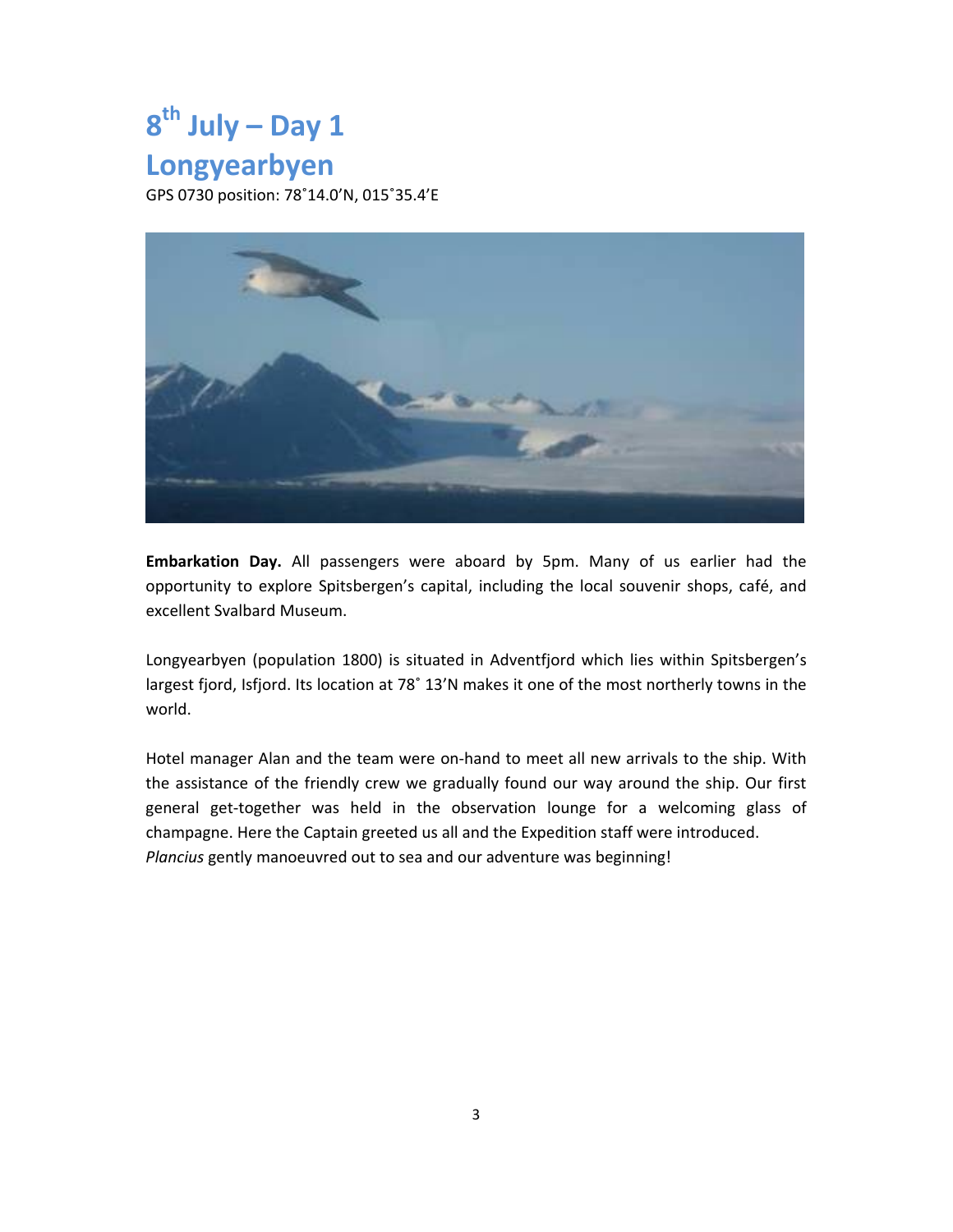### **9th July – Day 2 14th of July Glacier, Blomstrandhalvøya and Ny Ålesund**

#### GPS 0800 position: 79°06.9N 011°41.7E

Our long zodiac cruise in the morning, in splendid, calm and warm weather gave us opportunities to study birds, the local ecosystem, bedrock geology and glaciation. The landscape around the bay in front of the glacier of 'Fjortendejulibreen' is impressive. It displays several wide, U‐shaped glacial valleys that have been carved out by former glaciers during the latest Ice Age, separated by narrow, pointed ridges of crystalline rocks. The landscape is young and measured in thousands of years, but the rocks themselves are old. The western part of Svalbard belongs to the 400 million years old Caledonian mountain building episode, Svalbard and was rifted off East Greenland when the North Atlantic Ocean was opened about 65 million years ago.



The low cliffs on the east side of the bay displayed an impressive layer of ground moraine with huge boulders on the solid bedrock (photo). The steeper part of the cliffs host a small Kittiwake colony with many birds in the air and rocks behind and below them, painted in vivid colours by their excrements: White by guano around the nests themselves, orange by lichens on the steep rock faces below, and lush green, where mosses grow in plenty on the lower screes. We got very close looks at Kittiwakes resting on ice floes in front of the glacier, sneaking up towards them at slow speed with the zodiacs. In addition to the open sea, the natural stirring of the water at the glacier front provides supplementary feeding possibilities for the colony.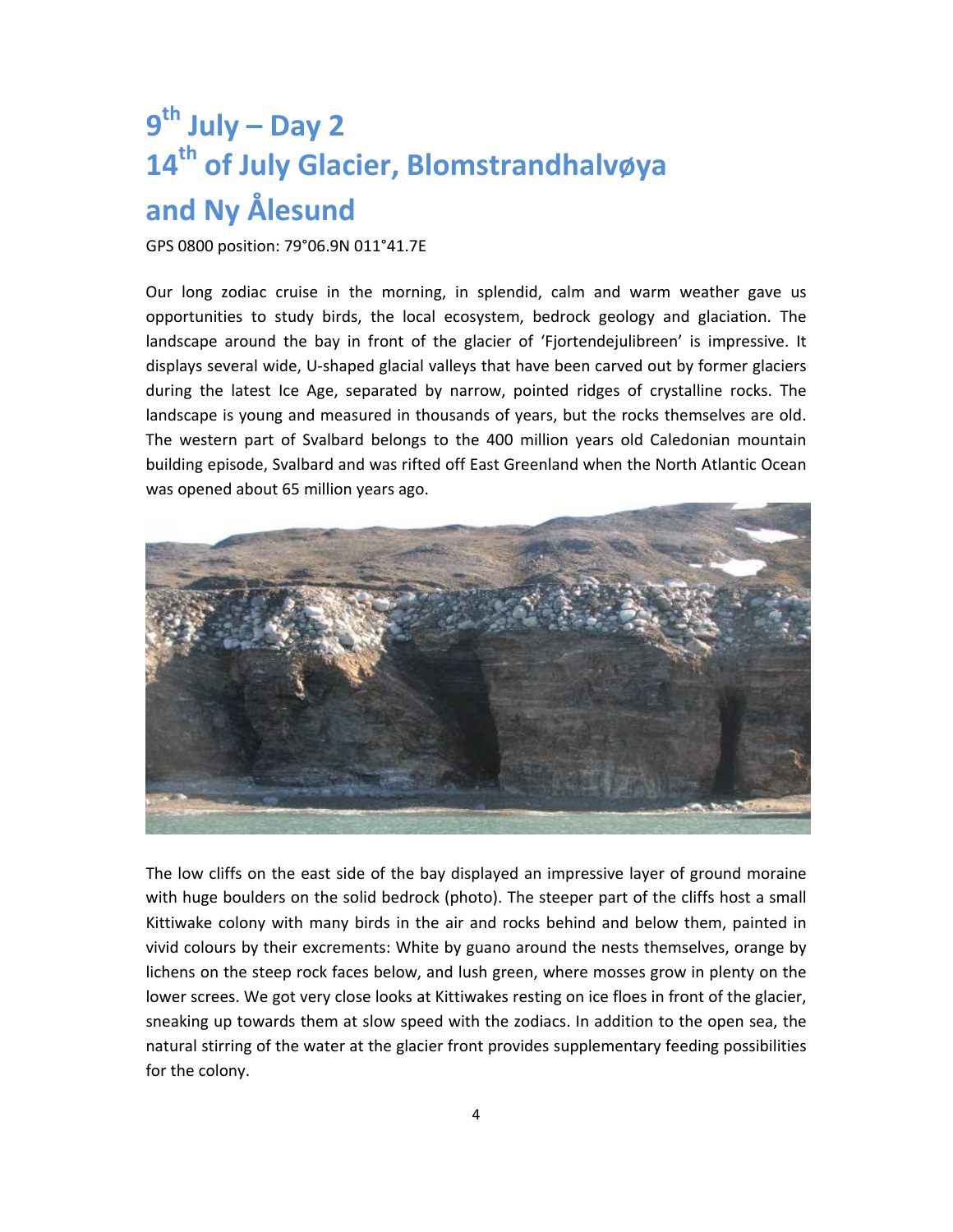We also encountered several Puffins in a small bay, as well as Glaucous gulls with small chicks less than two weeks old.



The hike at Blomstrandhalvøya in the early afternoon went over glacial debris displaying well-developed periglacial stone rings, as well as yellow, frost‐shattered marble and local boulders of brown‐grey metasedimentary rocks. Their elongate textures resembled fossil wood, but in fact witness intense stretching during the Caledonian mountain‐building episode. Several reindeer were grazing the fresh, new vegetation, and we were attacked by a pair of Great skuas when we inadvertently came close to their nest. The hike ended at New London, where the industrious businessman Ernest Mansfield attempted to quarry marble between 1910–1920. We could see some of the old steam-raising and quarrying machinery on the slopes below the old quarry.

After a visit to the shop at Ny Ålesund for some retail therapy, we took a walk from the statue of Norwegian explorer Roald Amundsen, to the mast. This prominent iron structure was used to tether the airships of Nobile, an Italian engineer, who along with Amundsen was the first man to sight the North Pole. They flew from Spitsbergen in 1926 taking 20 hours to reach the pole and a further 40 hours to complete the transpolar flight to Alaska. There was also opportunity to observe several families of Barnacle geese grazing beyond the houses. The geese took advantage of the fact that the Arctic foxes who often live under the houses, have so far been absent this summer.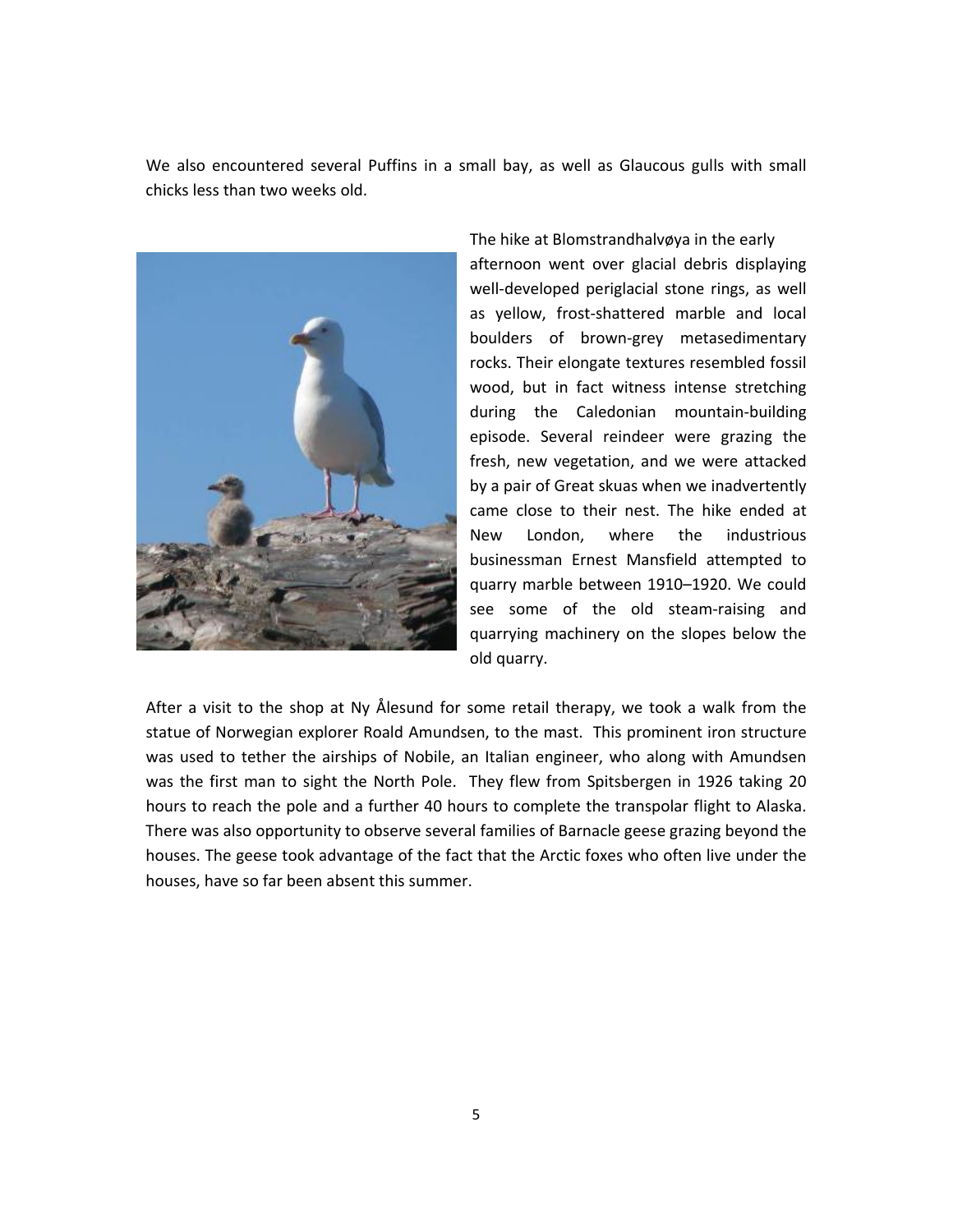### $10^{th}$  **July** – Day 3

#### **At sea west of Prins Karls Forland**

GPS 0800 position: 78°14.8N 015°00.2E



An unexpected exchange of a staff member at Longyearbyen in the morning due to illness was followed by a day with very strong winds and rain all over the western part of the archipelago, and we headed north again after having abandoned a planned landing in the morning, just like other tourist vessels in the area.

During the day the expedition team entertained us with lectures and a re‐cap of the activities of the previous day, with subjects ranging from botany, to bird life, place names and glacial retreat.

Eventually the wind calmed down in the evening, and many Brünnich's guillemots and Little auks were seen on the water. As we cruised along the northern part of Prins Karls Forland in the evening, we had a fine overview of the glacial valleys, the remaining glaciers, the mountain sides striped by patches of winter snow, and not least the pointed peaks that made the Dutch whalers name these Arctic islands 'Spitsbergen'. One of the very first landings made in Spitsbergen by Wilhelm Barents was on the northern tip of the foreland. Here a few days after 19<sup>th</sup> July 1596 he landed to water his ship.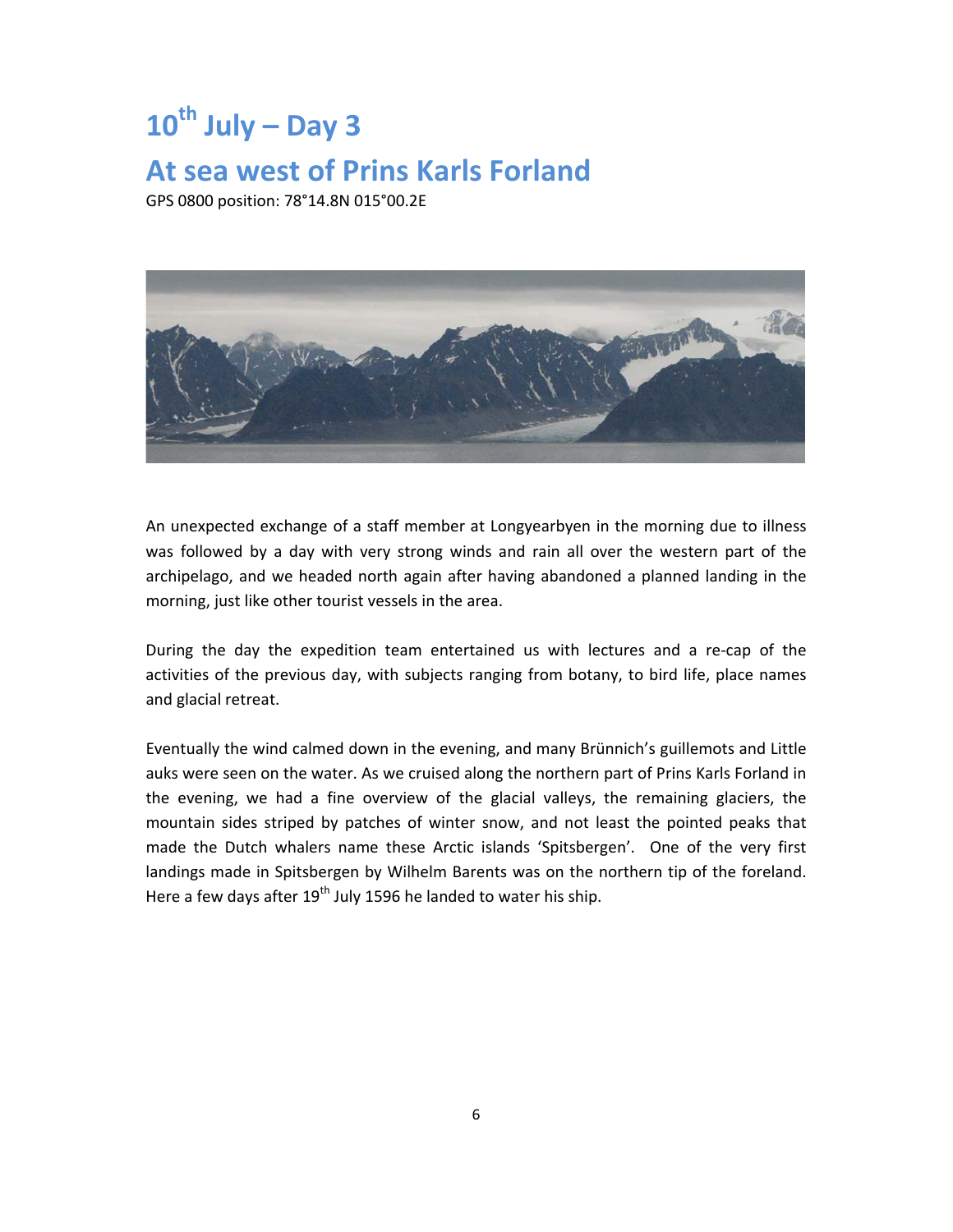### **11th July – Day 4 Morning Liefdefjord, Andoyane**

GPS 0800 position: 79°38.5N 013°19.9E



An early morning call and straight into the zodiacs at Andøyane in Liefdefjord: a female Polar bear with two small cubs had been sighted and were waiting for us on the beach.

The topography of these flat, red islands and the smooth hills of the surrounding mainland reflect the fact that the advancing ice sheets of the recent ice ages could easily erode the Old Red sandstone that forms the bedrock in outer Liefdefjord. The Old Red sandstone itself is a continental sandstone of Devonian age (about 350–400 million years) that consists of debris from the collapsing Caledonian mountain chain. Their characteristic colour of over‐ matured red wine is due to oxidised iron, the same as rust. Driftwood timbers from Siberia and large erratic boulders helped to set a very decorative scene for the bears.

The Polar bear was leading her young cubs along the beach, stopping from time to time – probably to feed on eider duck eggs. The cubs were just a few months old, having been born in late December, emerging from the den in March at the beginning of spring. The males and non‐pregnant females are active even during the coldest months. We enjoyed this bear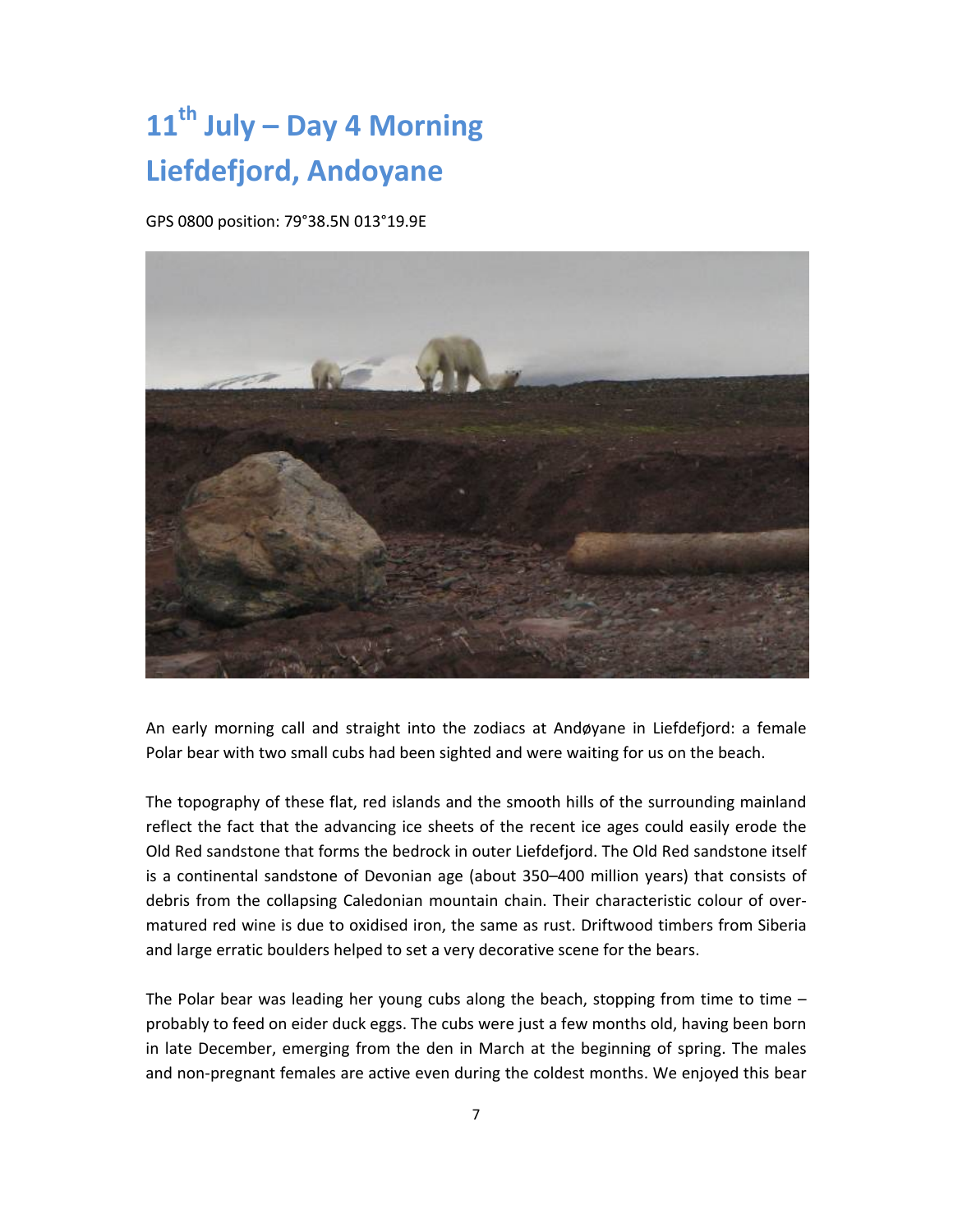family for about an hour, and some spotted an Arctic fox, before cruising around with the zodiacs between the islands. Their name is a clue to the inhabitants of the area, as Andøyane means "duck islands". Looking for more wildlife, we had the luck on our side this morning to see many of these birds: Long-tailed ducks, Common eiders and not least the spectacular King eider on the shores of Store Andøya. Red phalaropes, Arctic and Great skuas were also spotted in the small island of Vesle Andøya. Some boats made a short landing to observe the characteristic feeding habit of the Phalarope, spinning around itself in a shallow pond to stir up food.





As we made our way deeper into Liefdefjord along its 30 km in length between icebergs and ice floes, the numerous black‐legged kittiwakes were testimonies of the richness of the waters in this fjord, as they mainly feed on small pelagic and ice‐related fish. Fulmars, Little auks, Guillemots as well as Minke whales were also benefiting from the food supply, and we watched several specimens of this, the smallest common baleen whale close by. They are fast swimmers, and repeated and good observations like ours today are not common.

Later in the morning, the *Plancius* took us all the way up to the head of Liefdefjord, where we cruised along glacial valleys and finally made a U-turn at the head of the Monaco glacier. This is named after Duke Albert I of Monaco, who led cartographic expeditions here in 1906 & 1907. The dramatic retreat of the main twin glacier and of all the smaller side glaciers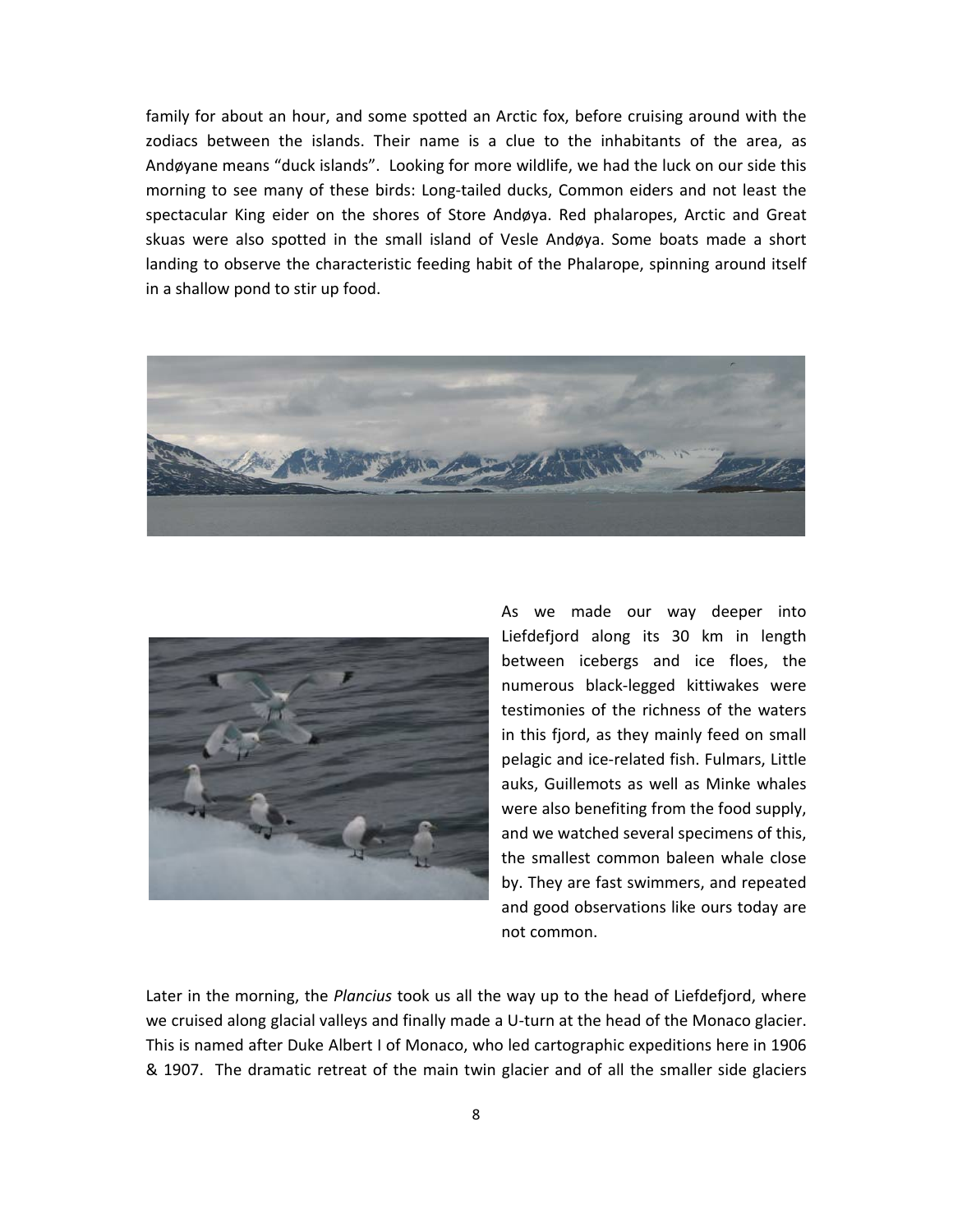along the fjord was obvious: high curtains of side moraine decorated with big boulders drape the lower parts of the mountains and show where there was solid ice until about 50 years ago when the retreat of the ice began in earnest. The proof of the recent retreat is provided by the black lichens that cover all the higher parts of the mountains. The lichens have not yet had sufficient time to invade the side moraines, which still retain their natural grey colour.

### **11th July – Day 4 Afternoon**

### **Woodfjord and Mushamna**

After lunch Delphine informed us of the presence of some "big whales" around, so we took a small detour to check up. They ended up being several Fin whales, the second‐largest whale after the enormous Blue whale, and we were able to observe them for a long while, feeding close to the ship.

In the mid‐afternoon the ship anchored at Mushamna (harbour of mice) on the east side of Woodfjord – named for the abundant driftwood from Siberia along its coasts. For many years this has been a traditional hunting area for Norwegian trappers, and the hut and other constructions we saw behind the beach were still in use until a couple of years ago. Any Norwegian could apply to stay there for a year.

Most of us walked up over the raised beaches on the Arctic tundra and some climbed the nearest hill, struggling up its steep front in a chain to obtain a rare view over the whole outer fjord. Others had a good look at the local Red‐throated divers (Loons) and Eiders. One of the latter was nesting just outside the cottage, testing how well its camouflage colours would work with Oceanwide Expedition passengers! This group also studied the raised beaches up to at least some 50 m above the present sea level and discussed the post-ice age isostatic rebound that still raises the entire archipelago about 1 cm per year in delayed response to removal of the weight of the ice sheet. And up came a genuine surprise party – a distinguished New Zealand couple aged about 50. They were out on their afternoon walk from their sailing ship that had been their home for the last seven years and was anchored in the nearest small bay. A third group stayed at and near the beach itself, helping to clean up Svalbard. It is just amazing how much indestructible plastic, nylon and Teflon with a past history on ships can be picked up from just a few hundred metres of coastline.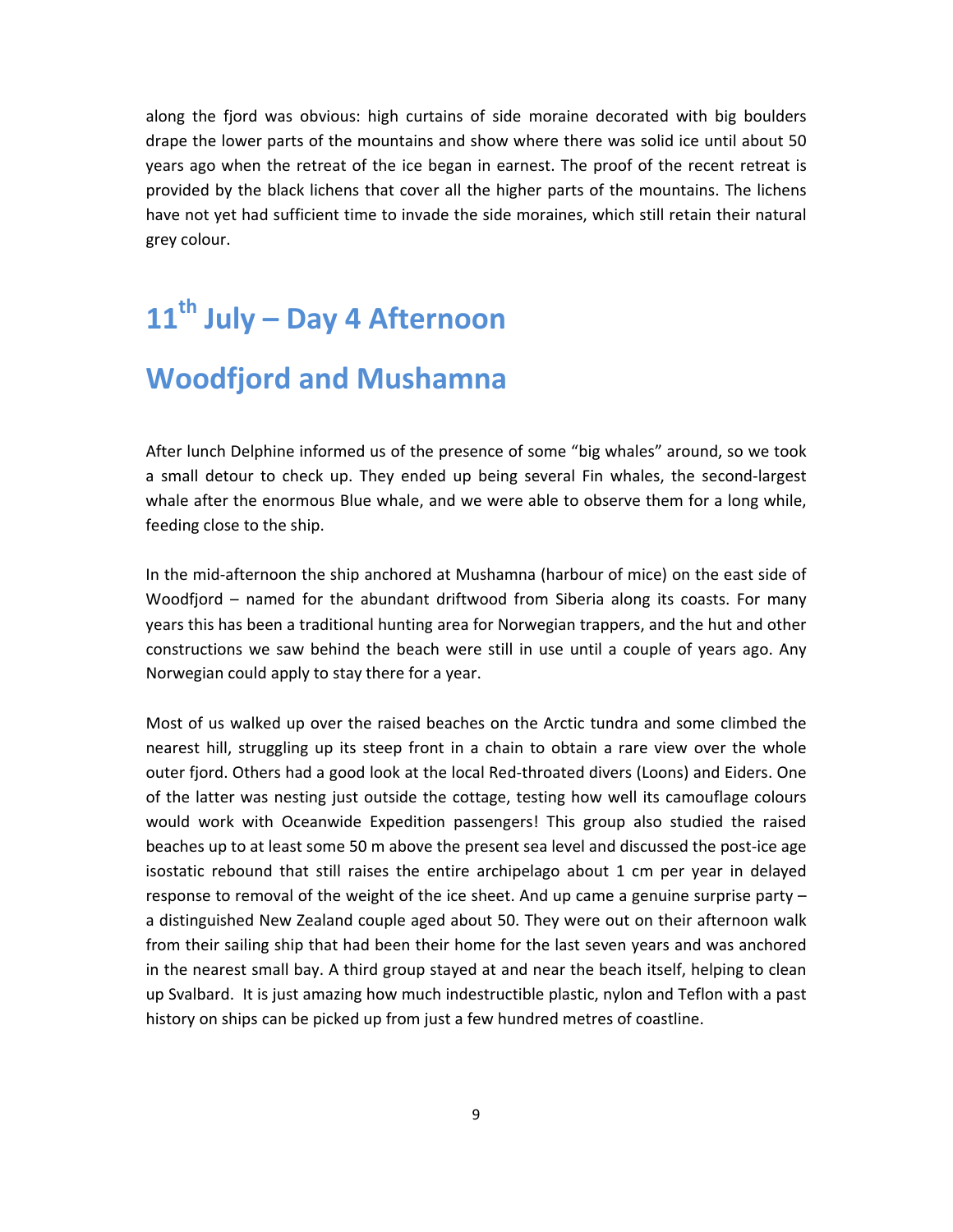### **12th July – Day 5 Morning Sorgfjord**

GPS 0800 position: 79°55.25N 016°43.65E



This was a dark and misty morning. Our destination of Sorgfjord in the north‐eastern mainland of Spitsbergen means 'the fjord of grief'. Happily though we were able to enjoy excellent views of three sleepy Walruses resting on the beach.

This is also a traditional walrus haul‐out, but until recently it has not been occupied for many years. However, from last season it seems that the Walrus are slowly returning to this spot. The three of them snoozing on the beach were an extra excitement of this morning, although their actual position made a close-by landing impossible without scaring them off. So we remained in silence on board the zodiacs and we had a close look, a very quiet and enjoyable experience drifting in front of these incredible animals for a while.

The fjord's name is a reminder of various troubles the whalers encountered, often due to extensive ice cover or quarrels with competitors. There is much history associated with this small fjord, including a 1693 battle in which three French men‐of‐wars pounded 40 Dutch whaling vessels. Long after the peak whaling period, Parry brought the *Hecla* here in 1827 for his attempt at the North Pole.

We aimed for a landing at Eolusneset, named after the Norwegian sealing vessel "Aeolus" used by several Arctic expeditions in the 19th century and that anchored here in 1855. They raised the tall cross which we could all see from the decks of *Plancius*, to honour the 17‐18th century whalers buried farther out on the point.

The landing permitted us to walk up onto a small hill and view the walrus from above and enjoy the harsh tundra with a small hut left from former trappers, the driftwood and the tiny flowers.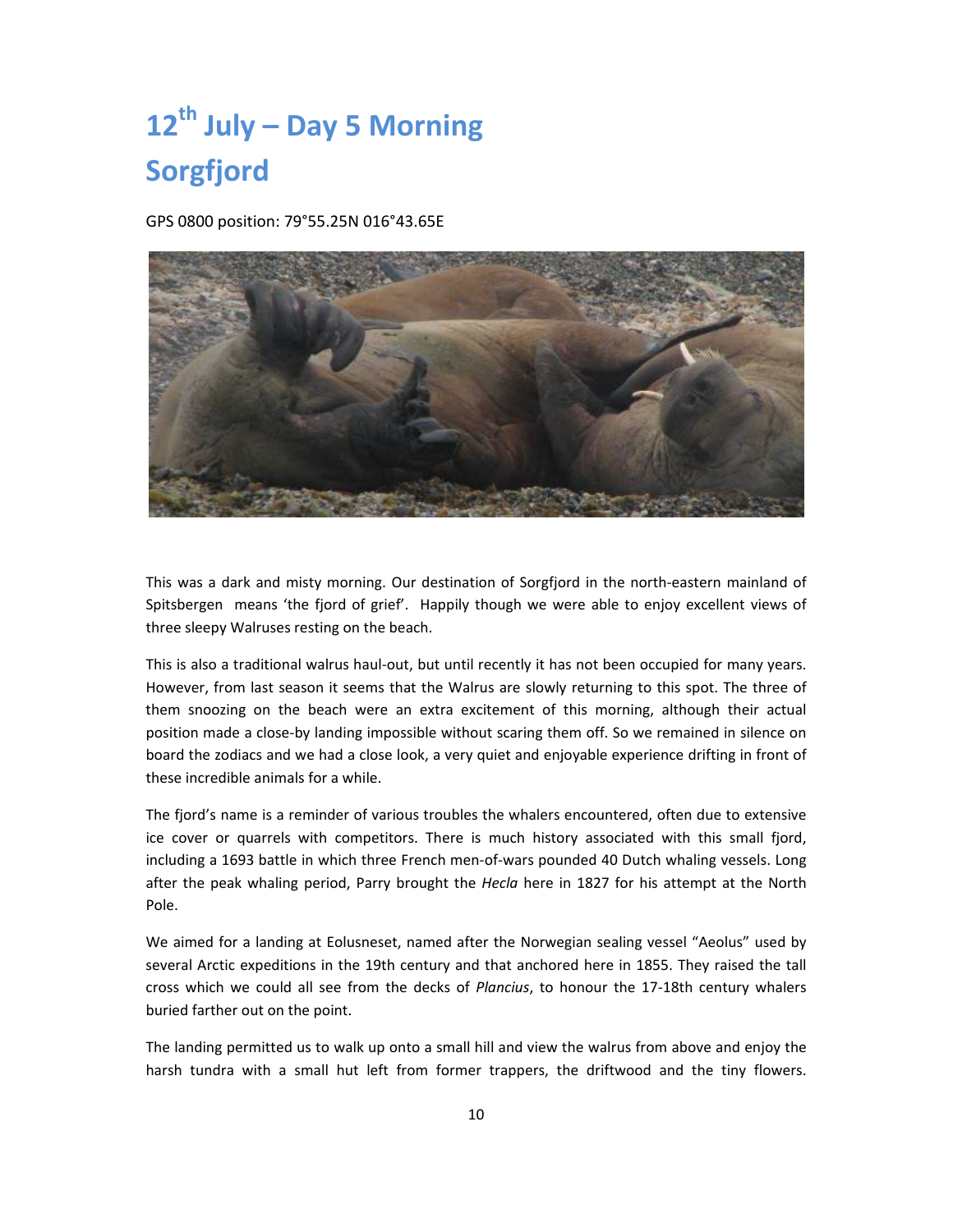Reindeer were grazing in the far distance, and our guides protected us from white mammals not wanted on land.

The dolerite sill that forms the hill at the landing site controls the entire local landscape. This dark brown, crystalline igneous rock is very resistant to weathering, and thus allows sediment to accumulate behind it and build out several rows of active and past lagoons (photo). Also numerous Siberian tree trunks come to rest here. The dolerite sill itself was formed as a horizontal sheet of molten rock (magma) that was injected from below into bright green and red marble. This took place at the time when Svalbard was about to break off from Greenland (Mesozoic period) due to plate‐ tectonic tension. Such tension lowers the pressure in the upper mantle just under the Earth's crust, which in turn induces melting, rise and emplacement of magma into the upper crust.



### **12th July – Day 5 Afternoon Faksevågen**

In the afternoon we explored the inlet of Faksevågen in Lomfjord (fjord of Loons) in the north‐ eastern part of the Svalbard mainland near Hinlopenstretet. It is a 30 km long fjord with one side bay on its Western side, Faksevågen.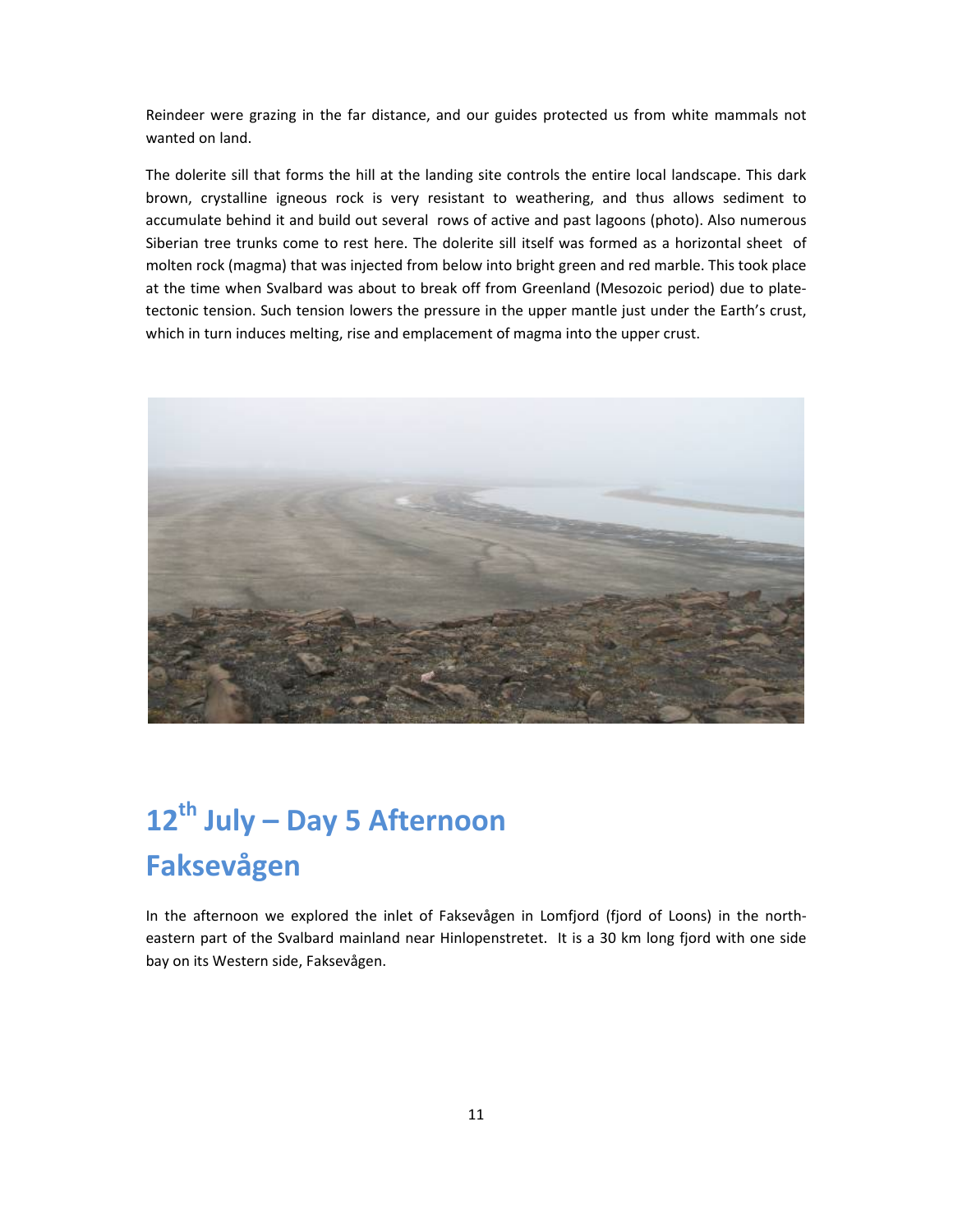

The scenery in Faksevågen testifies to geological activity through almost one billion of years. As we were climbing up the hill for our hikes, we got good foothold on red, purple, greenish and grey sandstones from the late Precambrian era, from the time before shell-bearing animals had emerged. They were deposited as sands in a warm, continental environment almost a billion years ago. By contrast the glacial activity is very young (measured in thousands of years), and we obtained an excellent view of a retreating glacier with a vast alluvial plain at the head of the fjord This is a large flat area covered by fine sediments and small pebbles have been deposited by glaciation.

All the walks this afternoon ended up being a bit adventurous, the long one climbing up on the highest ridge of Faksevågen, up there on the plateau they were met by ptarmigans in various stages of moulding from winter white to summer brown, and several reindeer were grazing on. Much of the plateau was still water‐logged due to the prevailing frost in the ground that prevented drainage, but the drier parts were occupied by Purple saxifrage, Mountain avens, Arctic bell-heather, hairy lousewort and other plants. The medium walk wandered on lower hills and the slow group stayed on the flat area between the beach and the first slopes to the mountains.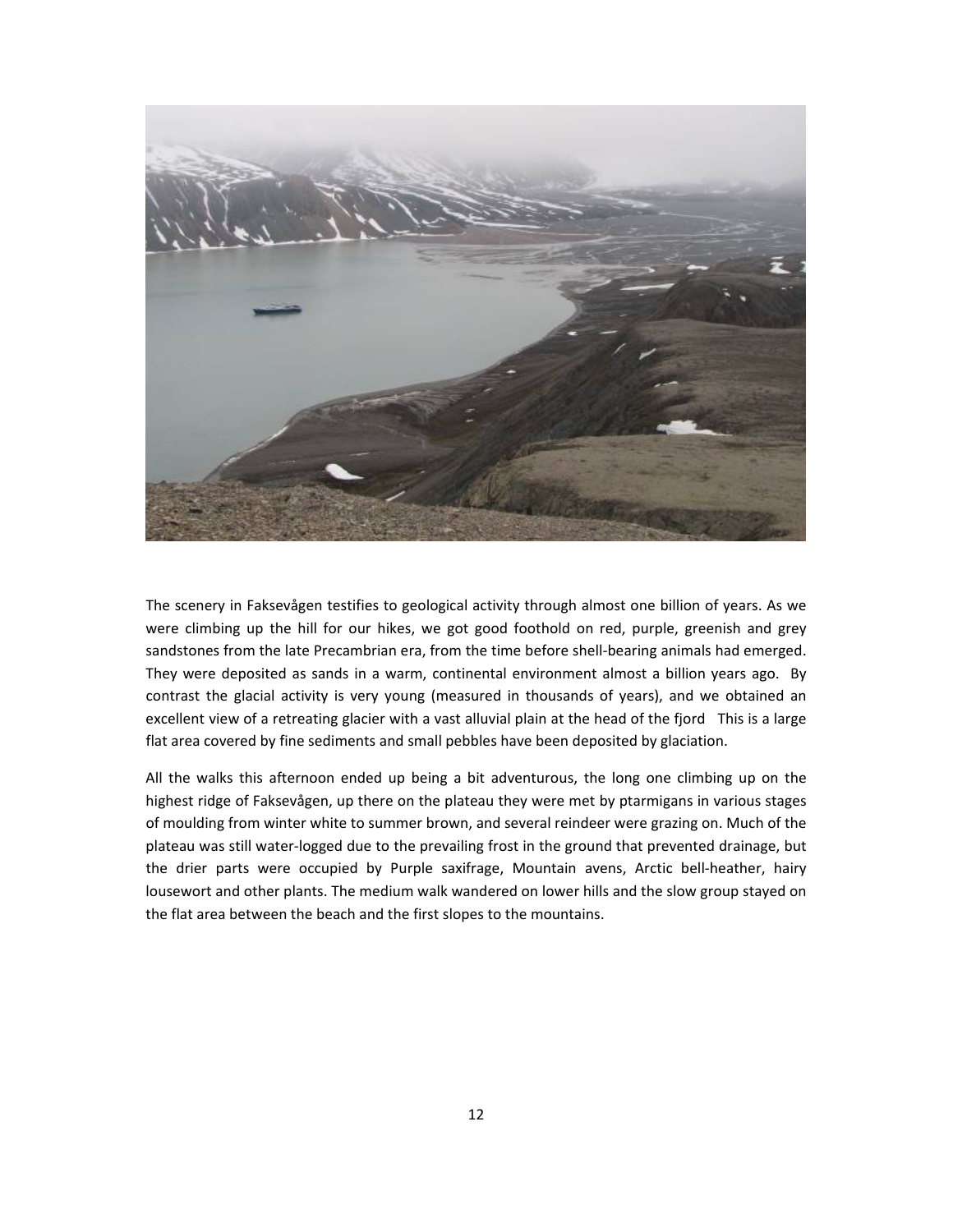

*Purple saxifraga*



*Mountain avens viewed from behind, and Arctic bell‐heather* 



*Hairy lousewort: two, young specimens*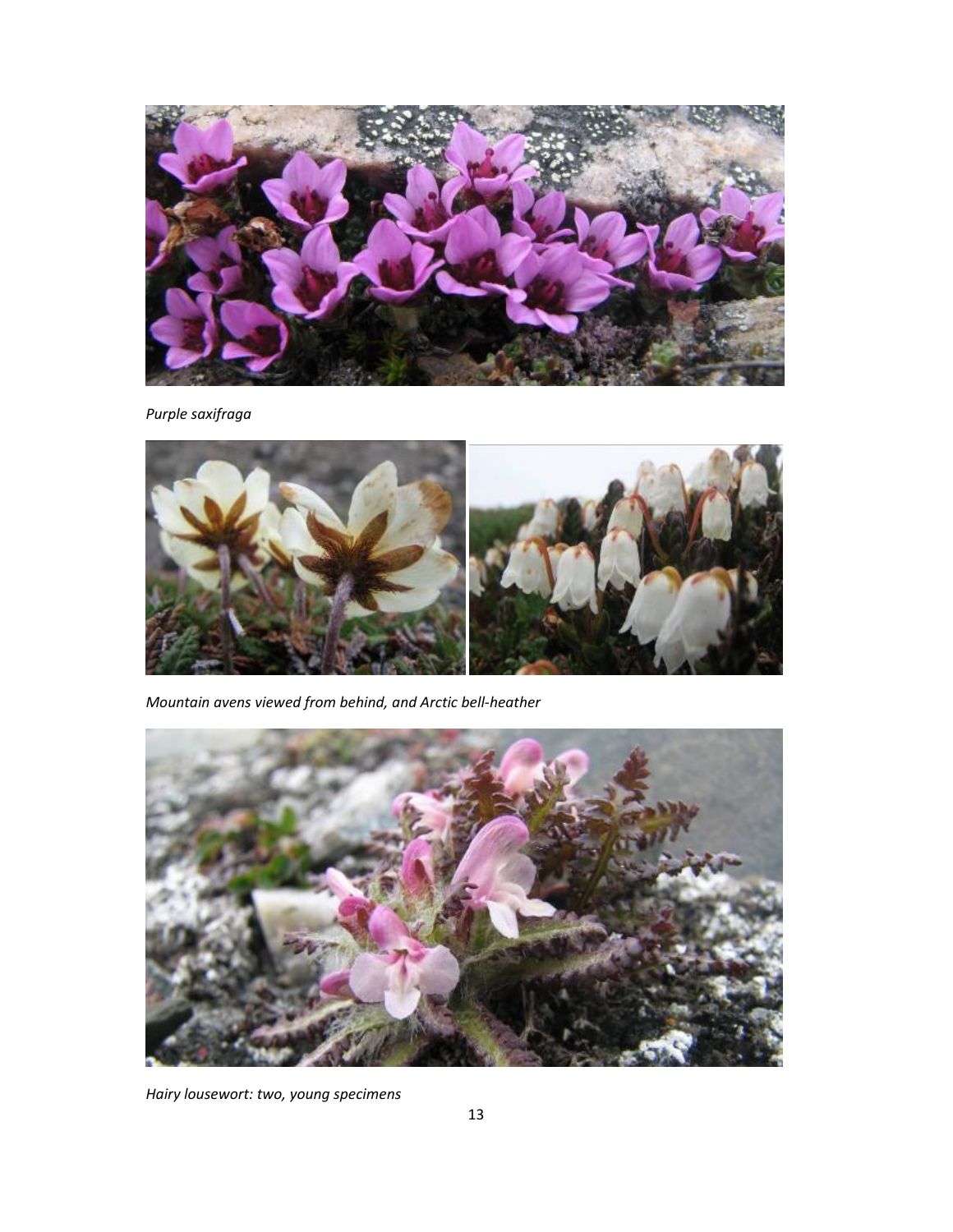## **12th July – Day 5 Evening Alkefjellet**

Around 19:00 h we left the area, sailing again in the Hinlopen Strait, heading for the place where we plan to do the third activity off the ship for the day: the magnificent Alkefjellet.

After a short visit to a glacier front, we turned our zodiacs to the cliffs. This is one of the best places in Spitsbergen to view a Brünich's guillemot breeding at close proximity They live packed tightly together on narrow rock ledges cutting across the face of the dramatic 100m cliffs. The rock shelves are only just wide enough for a bird to catch a dubious footing. Alkefjellet is one of the largest Brünich's guillemot colonies on Spitsbergen, with an estimated 100,000 breeding pairs that lay their eggs on the narrow ledges, which are stained white and pink (so were parts of our zodiac and a few anorak hoods by the end of the night zodiac cruise!). Near the beginning of this cliff we also spotted an Arctic fox up in the slopes. The agile foxes have plenty to feed on including dropped eggs or chicks.

The spectacular cliffs are made up of two thick limestone layers obtruded by a thick stratum of basaltic rock. The glacier on top melts in summer giving rise to quite large waterfalls and streams.

Glaucous gulls were present everywhere, waiting patiently for a chick or egg to prey upon. Black-legged kittiwakes also nest here on the higher ridges. Unlike the guillemots that lay their eggs directly on the rock ridges, the kittiwakes actually construct nests. Some of the guillemots in the water were rather curious and approached the zodiacs to peer up at us. Others rested on ice floes, resembling small penguins. A constant stream of birds leaving and returning from fishing trips flapped over our heads. It was wonderful to see these beautiful birds up so close, admiring them in every detail.

We slowly drifted past the guillemots before arriving at a high glacier front with a nice roaring melt‐water waterfall, from where we started our way back to the ship.

On our way back we were able to gain a different perspective and realise the magnitude of the cliffs and huge bird colony from a distance. We were able to put all this landscape and wildlife together, making us think about the links between the marine and terrestrial ecosystems in Spitsbergen. The birds feed in the ocean, breed on the cliff, and the guano they drop fertilizes the slopes. This attracts geese because these are superb grazing grounds. The arctic fox is also attracted to these areas, often lurking around, looking for an unattended gosling or a chick that has fallen from the cliff.

Another great day in the heart of the High Arctic ecosystem. Fortunately, the fog that appeared last night and has been with us during the day it was not thick or low enough to prevent us of any of the activities that we planned: two landings and a zodiac cruise!

Back on board our Hotel Manager Alan and his team were kindly waiting for us on deck, with a hot chocolate seasoned with a bit of rum! A good drink to put an end to a good day.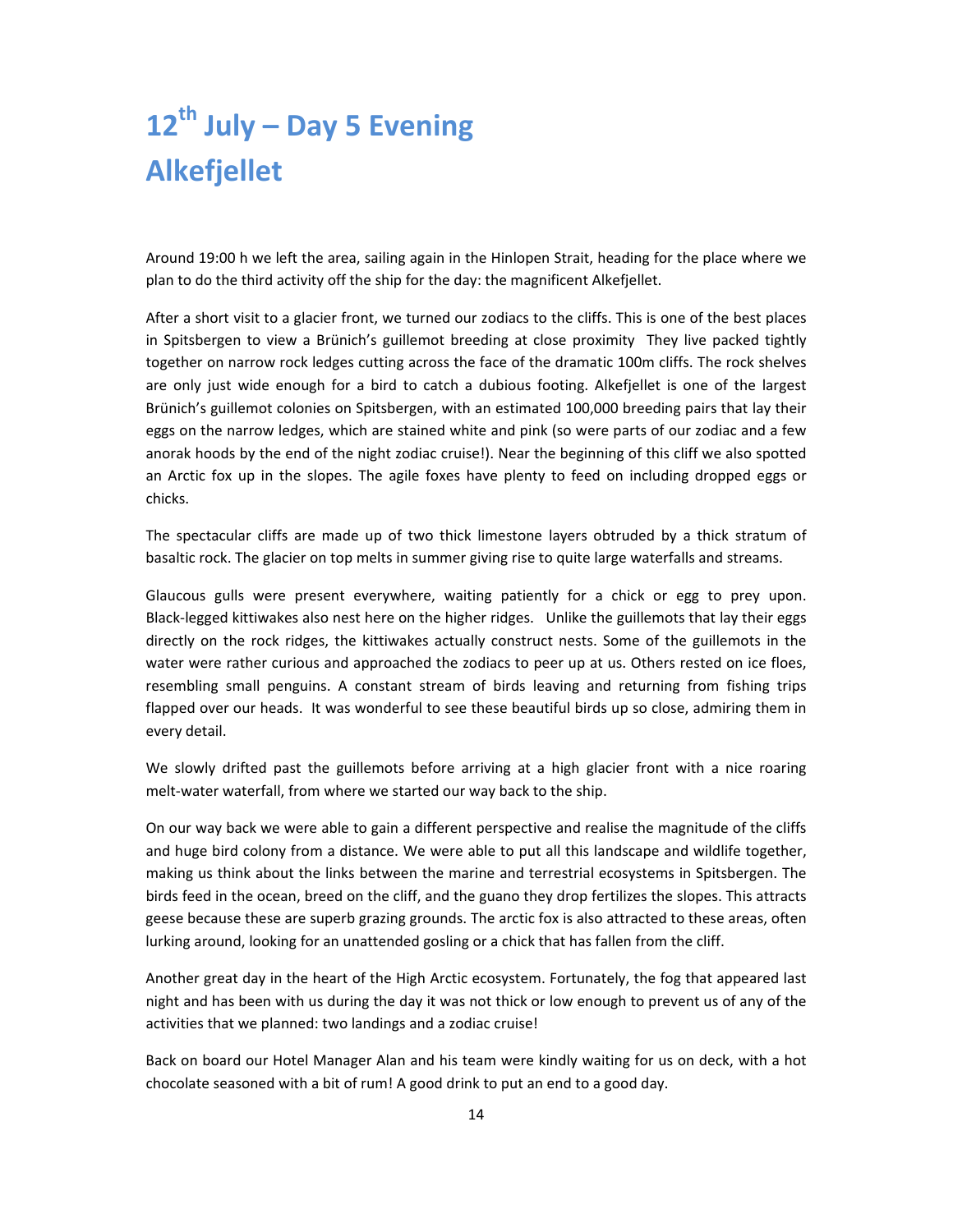

### **13th July – Day 6 Torellneset and in the Pack Ice**

GPS 0800 position: 79°21.21N 020°47.55E

Our wakeup call was a bit later than usual today. Delphine woke us up at 08:00 h, after a night sailing in the Hinlopen Strait.

At breakfast time the ship was positioned in front of Torellneset, on western Nordaustlandet ('the north‐eastern land') next to Hinlopenstretet. This was our destination for walks and especially more Walrus‐watching in the morning. Already from the ship we could see quite a large group of walruses on the beach. The approach with the zodiacs to the landing site had to be show and silent in order not to scare them away.

This barren, high-Arctic land is dominated by three features: Flat-lying Permo-Carboniferous limestone, raised beaches, and dolerite sills. This combination makes for a flat, almost vegetation‐ free landscape in yellow and brown, and with topography like giant steps due to the raised beaches and resistant sills. We could easily convince ourselves of the raising land responding the recent melting of the ice sheet that covered the entire Svalbard: parts of large whale skeletons were sticking out of the ground as we walked up through the successive terraces of the former beaches.

Most of the rocks are in small pieces due to the intense frost‐shattering that goes on today, but the rocks themselves and their many fossils of animal sponges, sea lilies, corals and other colonial animals witness a past warm climate in a shallow, quiet sea with both chemical and biological deposition of carbonates. A scene like Bermuda, 300 million years ago when Svalbard was located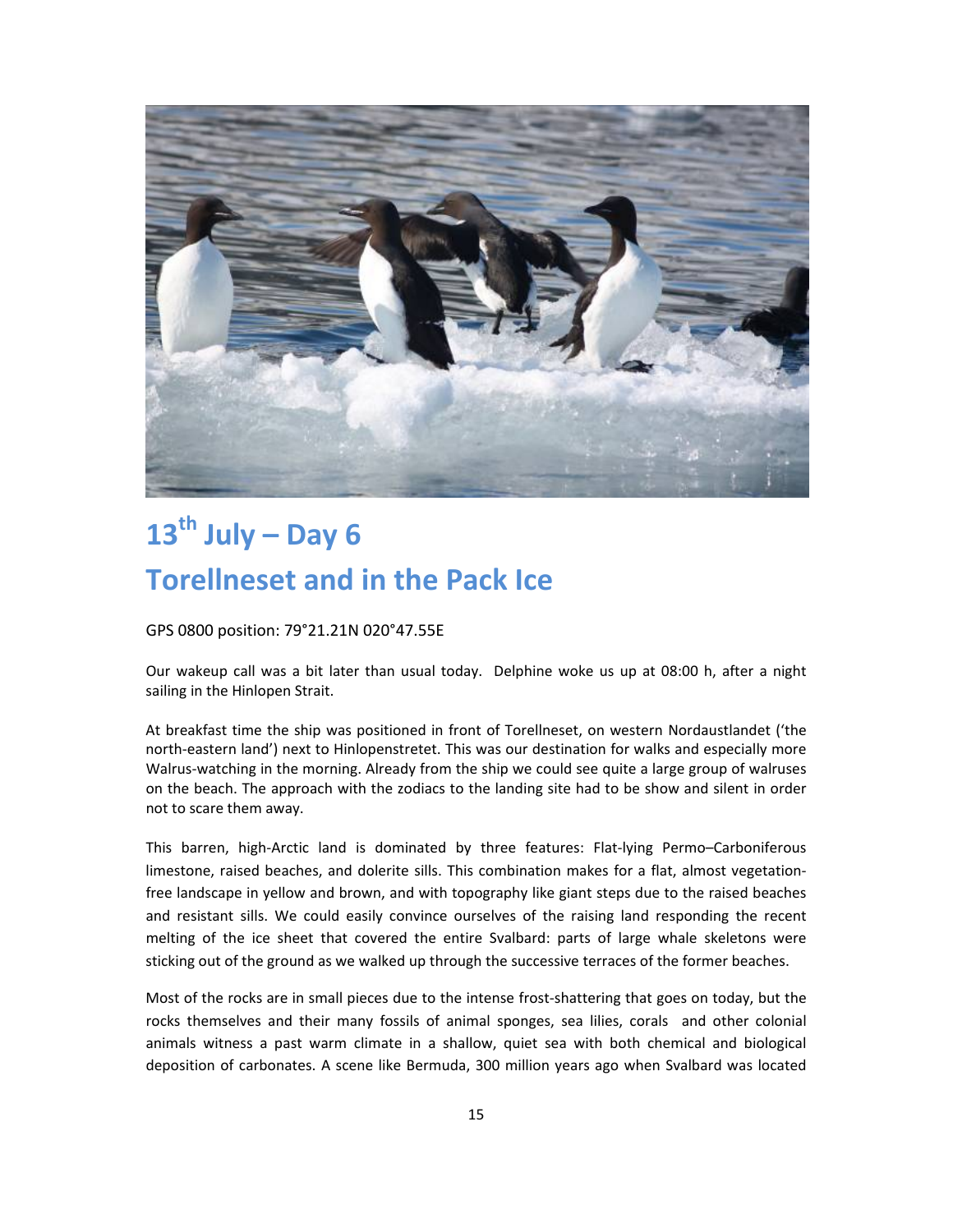close to the Equator. Flowering plants are scarce in the alkaline ground, but we saw Svalbard poppy, Purple saxifrage and tiny Sulphur‐coloured Buttercups.

The most exciting attraction for most was a large herd of Walrus on the beach and in the water. There were about 30 of them, mostly or entirely males. They spend up to six days at a time on land, digesting, farting and yawning after feeding on mussels on nearby banks. The cows and their offspring are farther north at the edge of the sea ice.

We all enjoyed creeping up the walrus, our guides leading the way, for a close photograph without causing the slumbering animals to be disturbed.

The afternoon was quiet, sunny and very bright, as the *Plancius* slowly made its way through drifting pack‐ice, her sides giving off hollow thuds when they bumped large pieces of sea ice. All the guides were on watch for wildlife, and several fat Bearded seals were spotted, besides the familiar and ubiquitous Brünnich's guillemots and Kittiwakes.

The evening was passed in good company in the stern, where the crew had rigged up the scene for a fine Arctic barbeque with the best views of sunny, endless drifting ice that one could have wished for.

### **14th July – Day 7 At sea and in the Pack Ice east of Edgeøya**

#### GPS 0800 position: 78°30.9N 026°27.7E

Take strong winds with gusts up to force 7 (30 knots), add 3‐4 m high waves and spice with poor visibility, and you are enjoying just another summer's day in Svalbard! We soon left the drifting sea ice and made our way south along the eastern side of Edgeøya, aiming to be the first vessel that manages to sail all the way round Spitsbergen in the 2011 season. We found our sea legs and sat in for lectures, or drew some fresh air outside the bridge wings. It is suspected that some also took a short nap after lunch! The waters around southern Edgeøya are shallow, providing good feeding banks for Walrus, and a few were spotted in the waves during our late afternoon recap.

During the day several lectures were given by our guides. Jim talked about some of the episodes in the history of Spitsbergen. This included the tale of his own misadventures when polar bears ate all his food!

Adam's talk knitted together the different geological formations that we had seen in the previous days in a talk that he called 'The way the Earth works'. All the major geological events, stretching over a period of about one billion years, took place within the framework of Global Plate Tectonics. Adam explained how the plate movements are driven by the internal (and almost eternal) heat production in the interior of the Earth, and showed what happens at the plate boundaries when they are rifted apart, duck under each other or collide.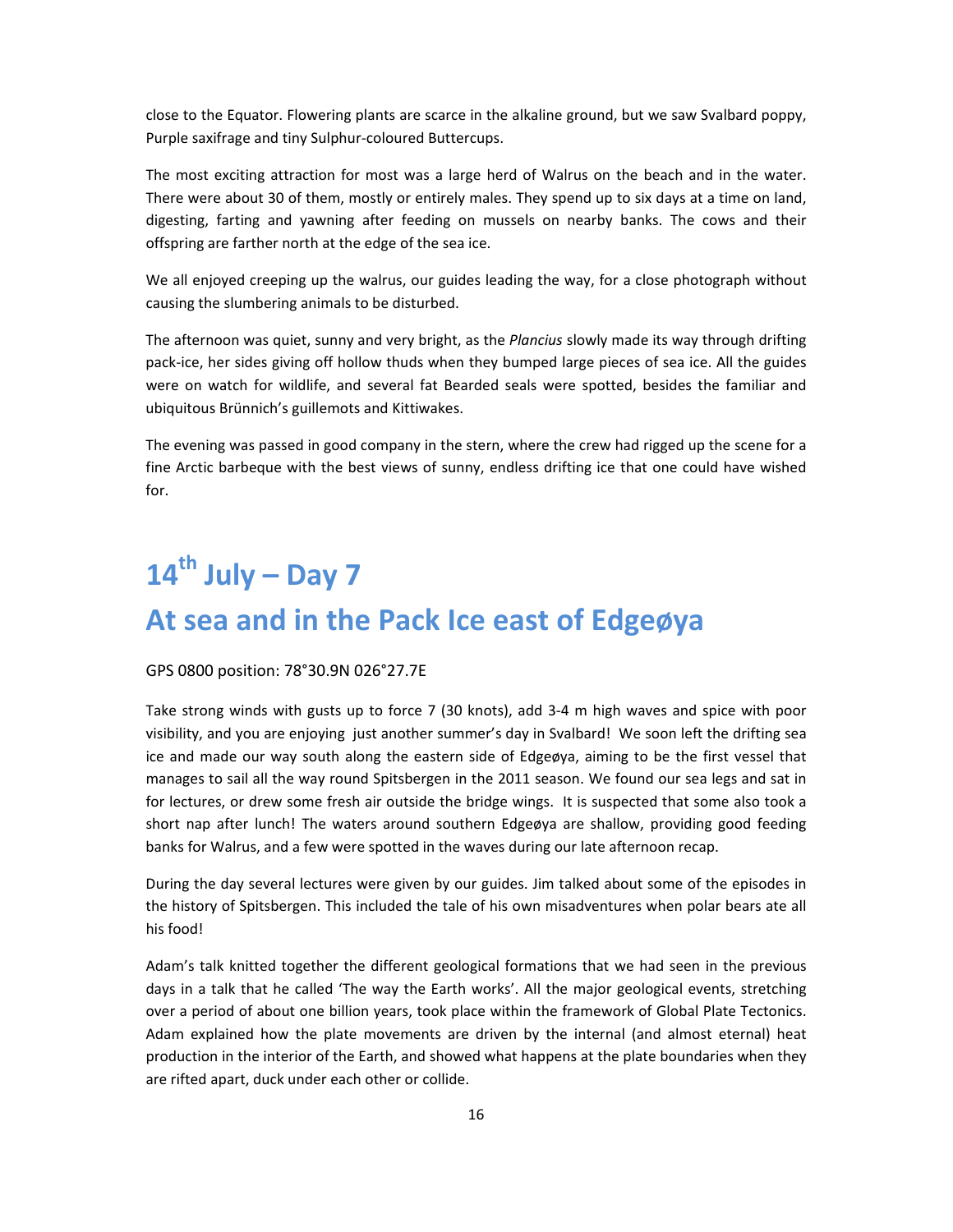It is not easy to be a plant in the Arctic. Michelle is fascinated by the way adapted plants survive. That is why she always strives to pass on the information of flower adaptation in this harsh climate. During her lecture a few different strategies were pointed out. For example: wind‐breaking and insulating hairs, growing in tufts to keep the moisture like a sponge and parabolic flowers with reflecting petals that causes a micro climate in the flower.

Brent's talk was about the seabirds of the North Atlantic, specifically the birds here in Spitsbergen, like the little auks, puffins and guillemots that dive for fish; the fulmars that smell decaying animal remains from long distances; the kittiwakes that fish in the ice edges and the Glaucous gulls preying on chicks and eggs of other birds.

### **15th July – Day 8 At sea around southern Spitsbergen**

GPS 0800 position: 77°24.9N 020°39.3E



Old and young sea ice. The old ice is 'dirty' from brownish algal growth, a first step in the local *ecosystem.*

Today was another day at sea, rounding the southernmost tip of Spitsbergen and changing course towards the North, heading towards Hornsund, the fjord located in the South of Spitsbergen.

Once we crossed Storfjord, the body of water between the islands of Barentsøya–Edgeøya and Spitsbergen, we followed the brash and pack ice accumulated along the coastline of the main island.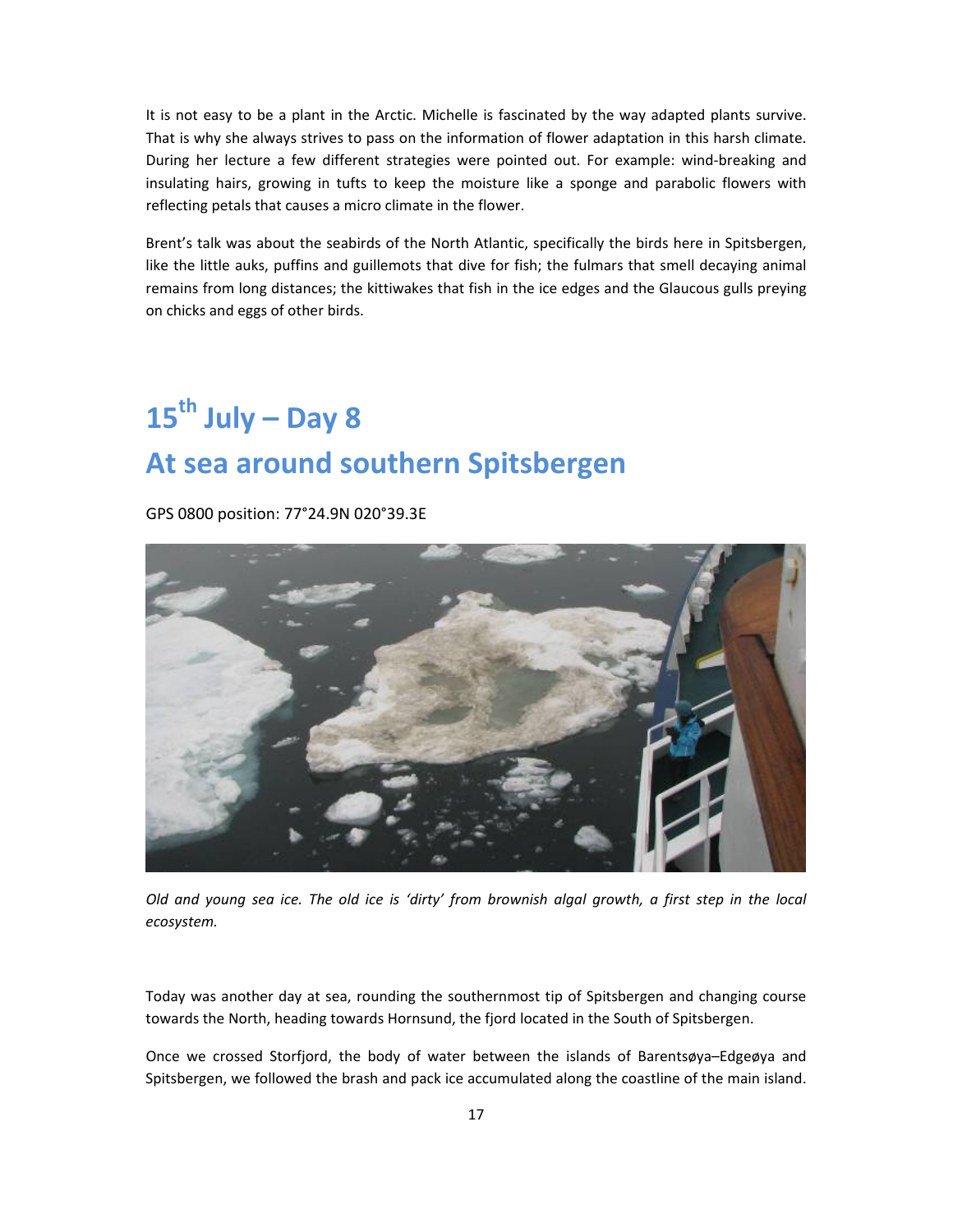Our main direction was towards the south trying to get around this stretch of ice, and starting to sail north.

As we still had a long sail, we expected to spend the whole day at sea before reaching our next planned destination, Hornsund, by the evening. So our guides presented several more lectures, and a couple of Arctic documentaries were broadcasted on our cabins' TV.

Brent presented some of his best Polar Bear shots and stories, having spent many Arctic seasons with them. The topics also included their biology and natural history. This great storyteller also gave some explanations about the behaviour of females with cubs, the young bears, males on sea ice, and bears in water. Brent's last story was about a bear looking through a ship's porthole and how he missed his 1000 dollar photo but was saved by an excellent snapshot by the cook!

Because of the death and destruction of the whale population caused by the Dutch a few centuries ago, Michelle took the opportunity to apologise by wearing a 'Whales – will only words remain?' T‐ shirt! She gave a lecture about what was going on in those early days. The record year for the Dutch was 1701 when they manage to catch 2071 % whales. Can you imagine how the view must have been? Whale blows everywhere!

Tarik gave a lecture about how nature inspires sustainable innovations. At this critical time for the future of our planet and humanity, learning from – and being inspired by – nature can literally be life-saving for us as individuals, for all our business and enterprises. Jordi also had a busy lecture day, doing several talks in Spanish that were open to everybody but especially appreciated by our Italian and Spanish fellow travellers. He talked about Polar ecosystems and how the wildlife deals with these harsh environments. He also addressed the race for the North Pole at the end of the 19th century, with the Andree Expedition. His last lecture was about his studies and research on Kelp forests, mostly based on work in Patagonia but with many concepts and ideas valid for kelp species all over the world.

## **16th July – Day 9 Attempted Hornsund, found success in Bellsund.**

GPS 0800 position: 77°14.5'N 014°51.4E

During the night we attempted to make our way through the ice to Hornsund. Despite a favourable ice report from the inhabitants of the Polish research station and fantastic pilotage by our Captain, the ice did not yield. At around 4am we turned our bow northwards and a few of us had a quick nap.

Everyone was excited to be going back ashore after two days on the ship and as we landed in Bellsund we had a little more excitement than we really needed. The long walking group had seen a Polar bear! Although it was walking away, it was still not clear if the bear would continue in that